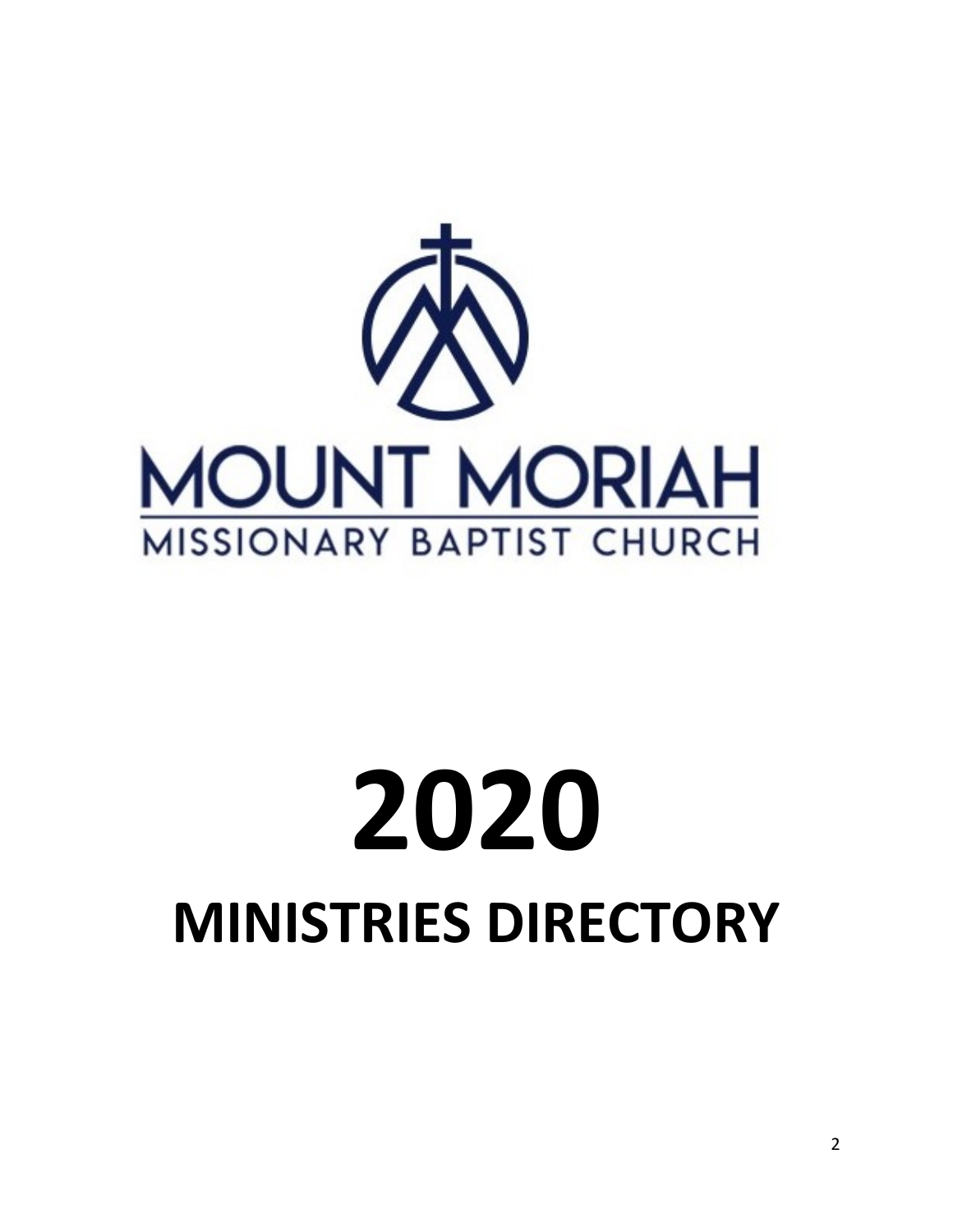# **Table of Contents**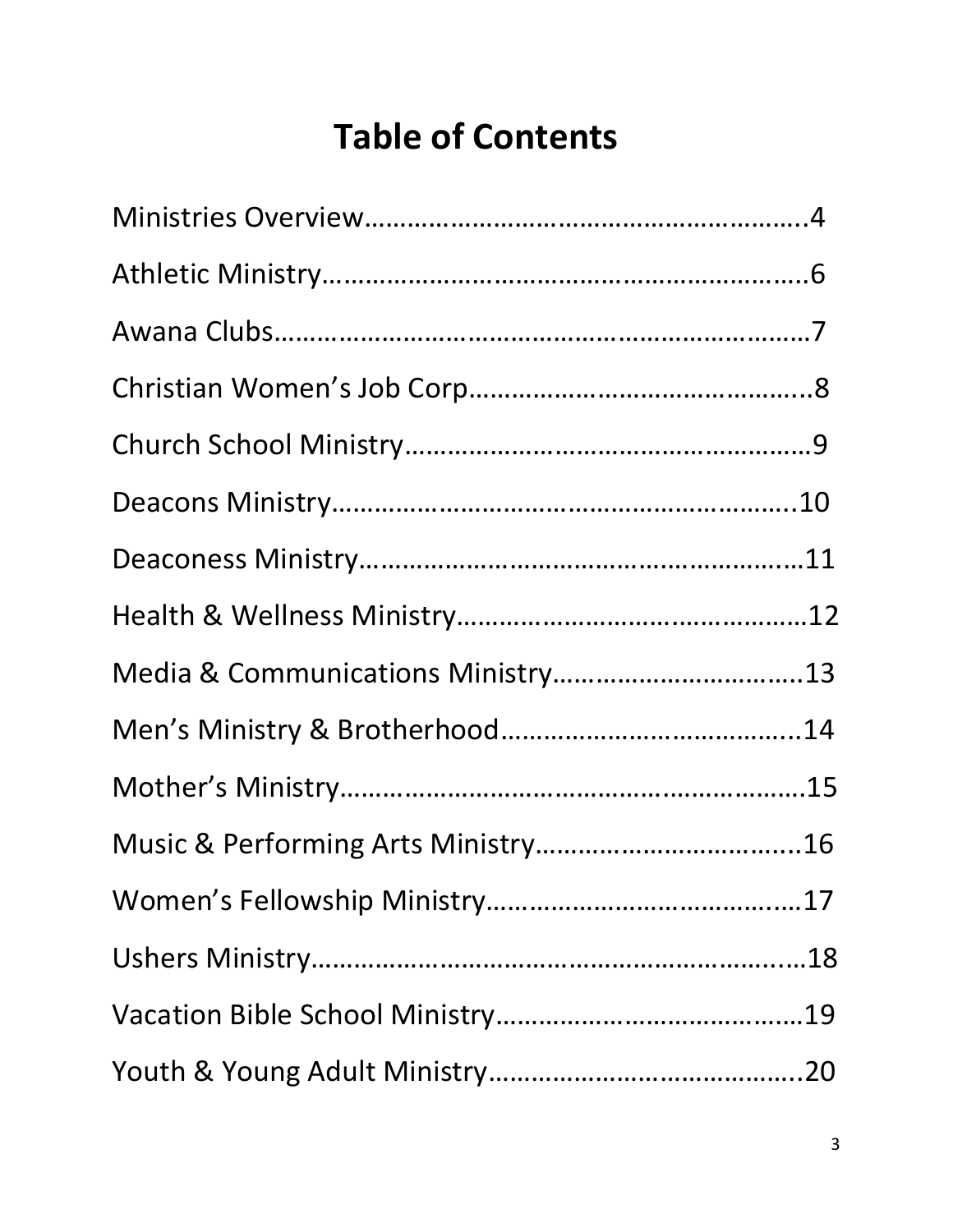# **Ministries Overview**

# **Deacons Ministry**

# **Ministry Objectives**

The Deaconess Ministry's objective is to assist the Pastor in carrying out the two ordinances of the church, Baptism and Lord's Supper, and to provide support for the membership. The aim is to demonstrate God's love in humbleness and meekness and to be concerned about the comfort and needs of the membership.

# **Family Advancement Ministries**

# **Ministry Objectives**

The Family Advancement Ministry, **"The FAM"** desires to provide ongoing learning, development and fellowship opportunities to family members including infants to senior adults, within the church and community, single or married families to:

- **Know** Christ as Savior according to the Scriptures (II Timothy 3:15, I Corinthians 15:3-4)
- **Grow** in grace through study of God's Word by the aid of Holy Spirit (II Peter 3:18, Luke 2:40)
- **Show** godly principles in practice (Titus 2:6-8, I Peter 2:9)

# **Ministries Included**

- Church School
- Awana Clubs
- Youth & Young Adult Ministry
- Vacation Bible School
- Athletic Ministry
- Media & Communications

# **Mission Outreach Ministries**

# **Ministry Objectives**

The Mission/Outreach Ministry exists to help the members, men and women, fulfill the Great Commission. In addition to evangelism, members are engaged in community outreach, nursing home ministry, and membership contact.

# **Ministries Included**

- Women's Fellowship Ministry
- Men's Ministry/Brotherhood
- Christian Women's Job Corps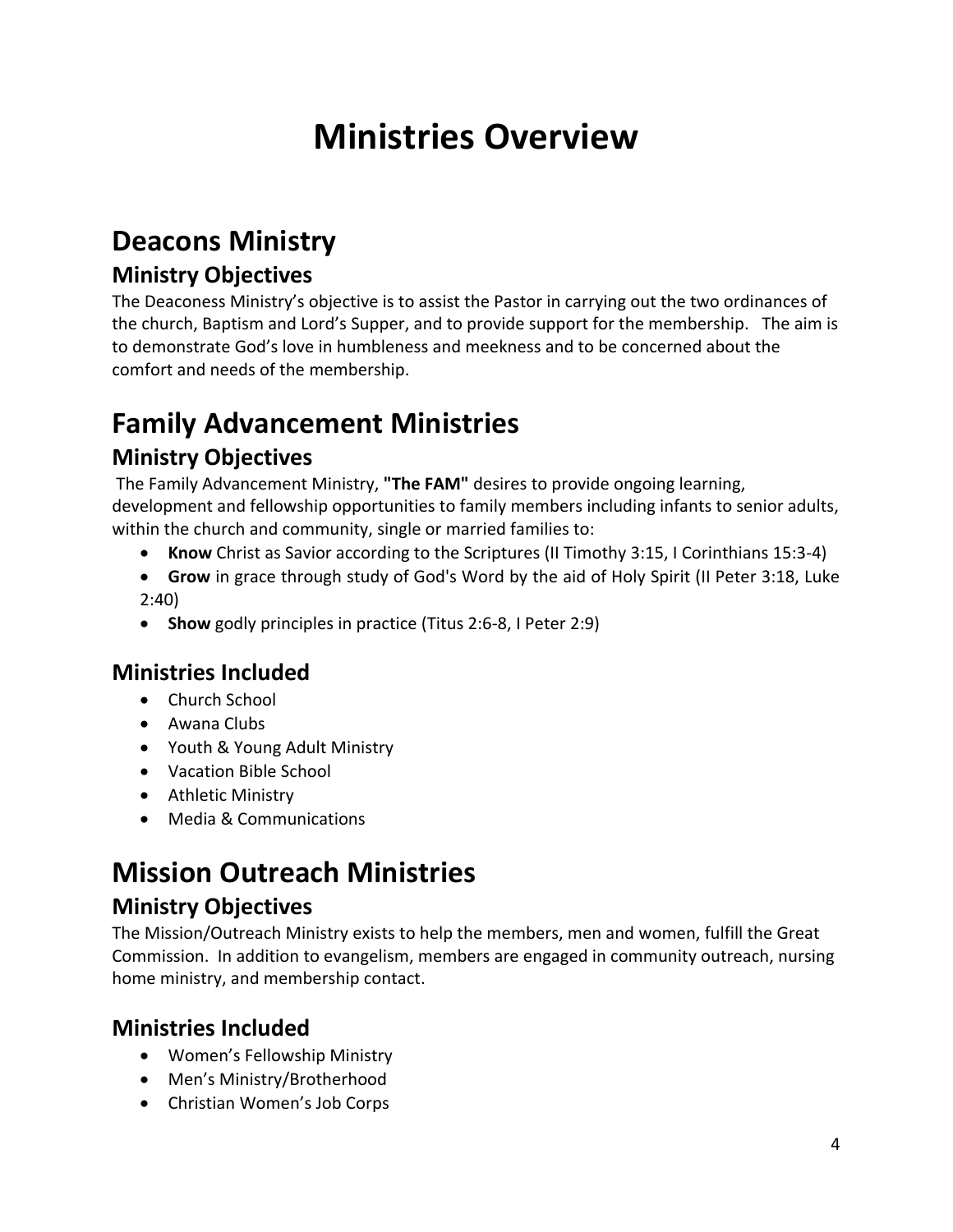# **Ministries Overview**

# **Music & Performing Arts Ministries**

# **Ministry Objectives**

The Music Ministry provides an on-going program of worship and training for participants and musicians to worship God through song, drama and praise dance. Opportunities of service are provide at every age level.

# **Ministries Included**

- Praise & Worship
- Choirs All Ages
- Drama Ministry
- Praise Dance Ministry

# **Service Ministries**

# **Ministry Objectives**

Mount Moriah provides opportunities for the membership to utilize their gifts in worship service, enhance their spiritual growth to glorify God and edify the body, the church.

#### **Ministries Included**

- Ushers Ministry
- Deaconess Ministry
- Mothers Ministry
- Health & Wellness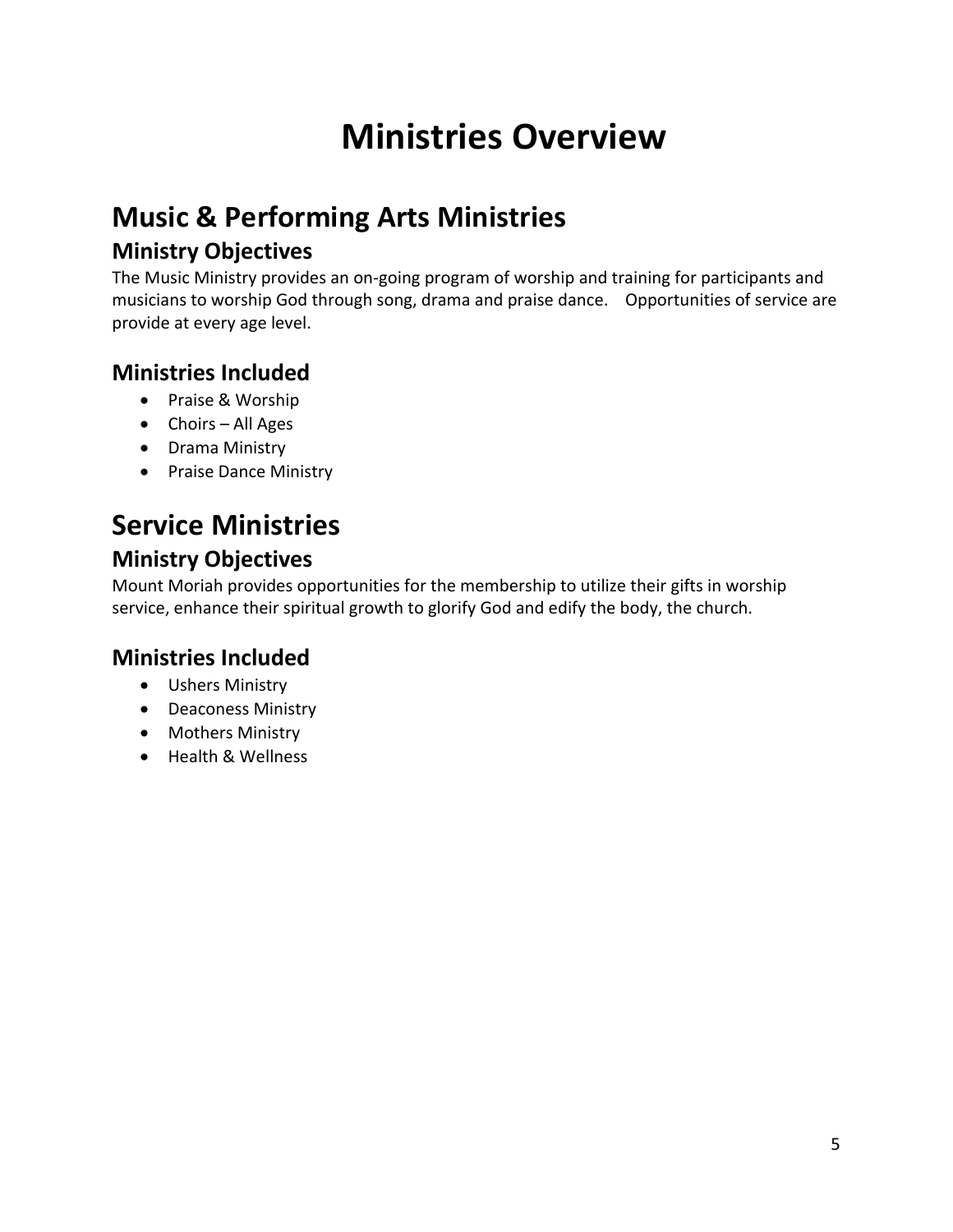# **Athletics Ministry**

# **Ministry Objectives**

The Athletic Ministry develops young people through athletics, inspiring them to become Christ-like, building self-esteem and displaying Christian love for all. This ministry brings together both the young and the young at heart with a competitive Christian spirit. *"For bodily exercise profiteth little: but godliness is profitable unto all things, having promise of the life that now is, and of that which is to come." I Timothy 4:8.*

#### **Area of Focus**

#### • **Physical Development of Players**

In addition to building sport skills, health and fitness are taught.

#### • **Spiritual Development of Players**

The Athletic Ministry promotes worship attendance and Bible Study. Character development in Attitude, Dedication, Responsibility, Accountability, and Community Service are emphasized in practice and game play.

#### **Meeting Schedule**

Athletic Season begins June through August. Practices and games are held weekly.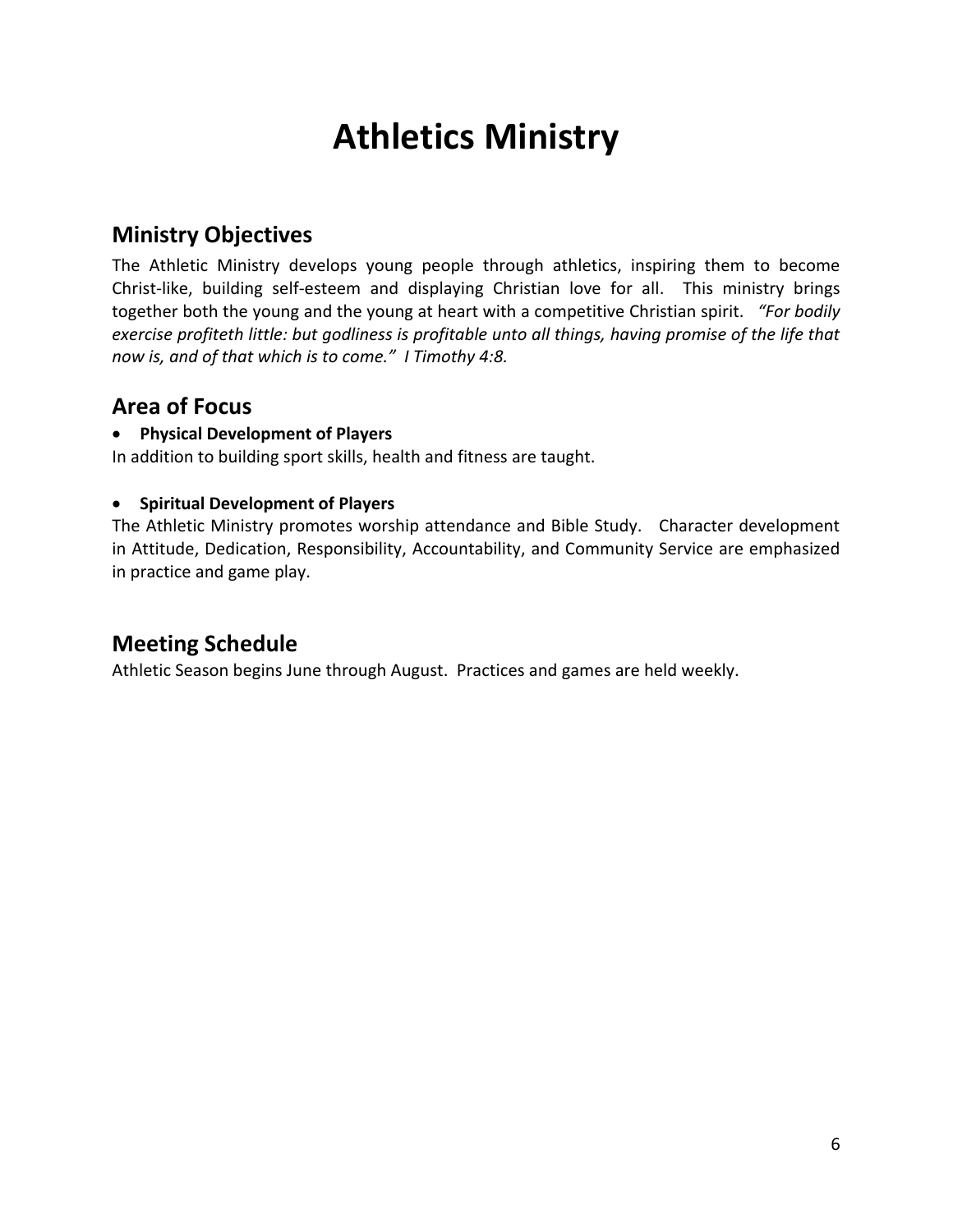# **Awana Clubs**

### **Ministry Objectives**

Awana Clubs offer a fun, proven approach for early evangelism and discipleship. Scripturebased programs and exciting games attract families, promote Bible literacy and help kids develop lifelong faith in Christ.

#### **Area of Focus**

#### • **Commitment to Spiritual Development**

Teachers are encouraged to attend Bible Study in addition to Worship Services. Teachers are to be familiar with the plan of salvation and the Doctrinal Statement of the church. Awana Clubs materials are provided and Teachers are encouraged to attend local conferences.

#### • **Ministry to Membership**

Awana Clubs provide age appropriate groups, toddlers through high school, to facilitate study and discussion of practical bible lessons and activities.

#### • **Evangelism & Equipping**

Awana Clubs will reach the lost through a systematic study of God's Word utilizing the Awana Lesson curriculum and provide a basis of spiritual growth based on God's Word.

# **Meeting Schedule**

Awana Clubs meet on Sunday Evenings at 5:30 pm with the exception of the 1<sup>st</sup> Sunday evening, and Wednesday nights at 7:00 pm.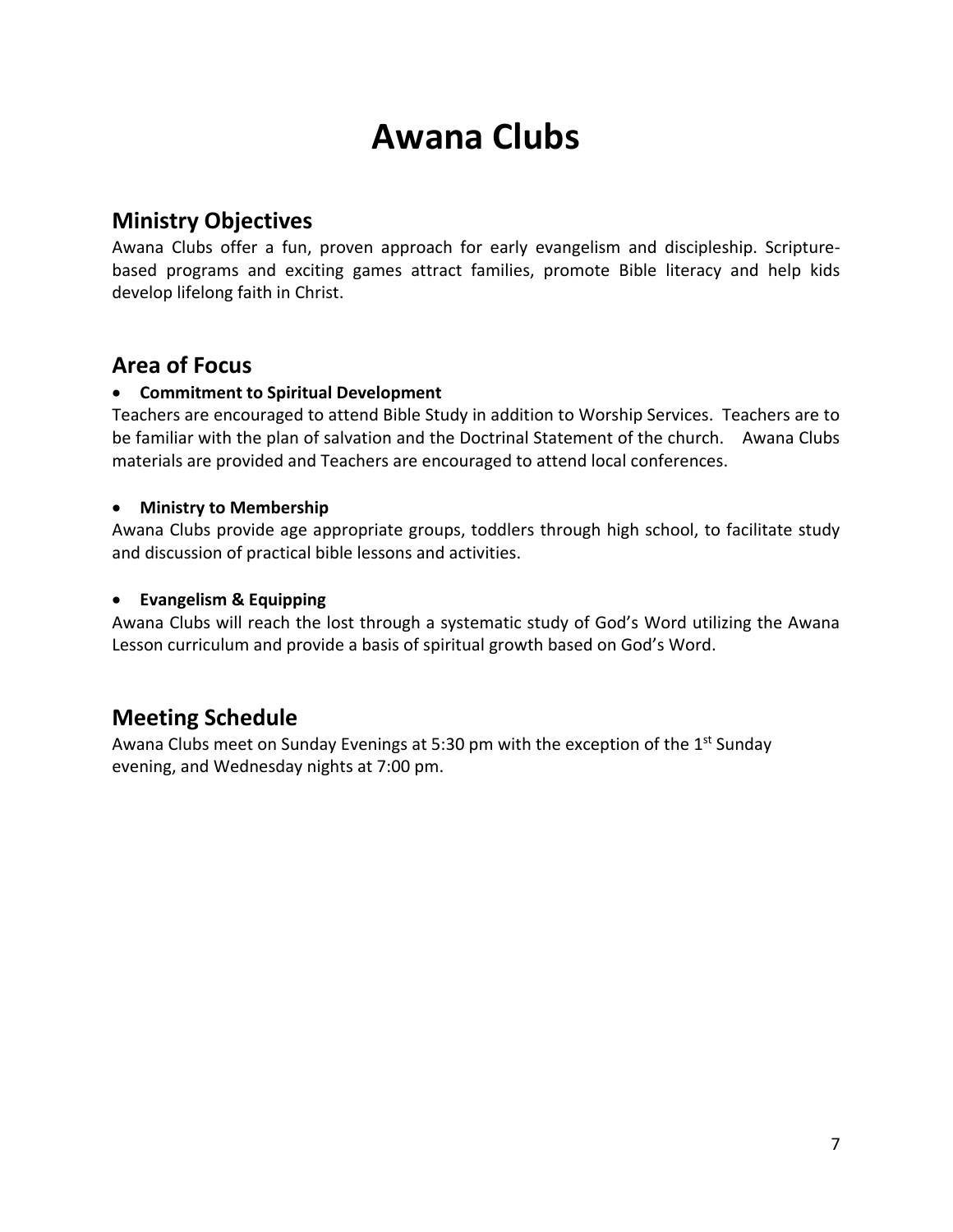# **Christian Women's Job Corp Ministry**

### **Ministry Objectives**

Christian Women's Job Corp at The Mount is a ministry of the Woman's Missionary Union of the Baptist General Convention which provides a Christian context in which women in need are equipped for life and employment, and a missions context in which women help women. The curriculum included Bible Study, Computer Skills, Job Skills and Life Skills.

# **Area of Focus**

- Bible Study Relationship with God, Prayer Life
- Life Skills Personal Discovery, Decision Making, Parenting, Money Management
- Health & Nutrition Diet, Exercise, Stress Management
- Career Skills Goal Setting, Verbal and Written Communication, Interviewing
- Technical Skills Computer Training, Microsoft Products, Internet Safety
- Mentoring Reflection, Evaluation, Celebration

### **Meeting Schedule**

We achieve our vision through a classroom environment of 10 weeks - Tuesday, Wednesday, and Thursday mornings.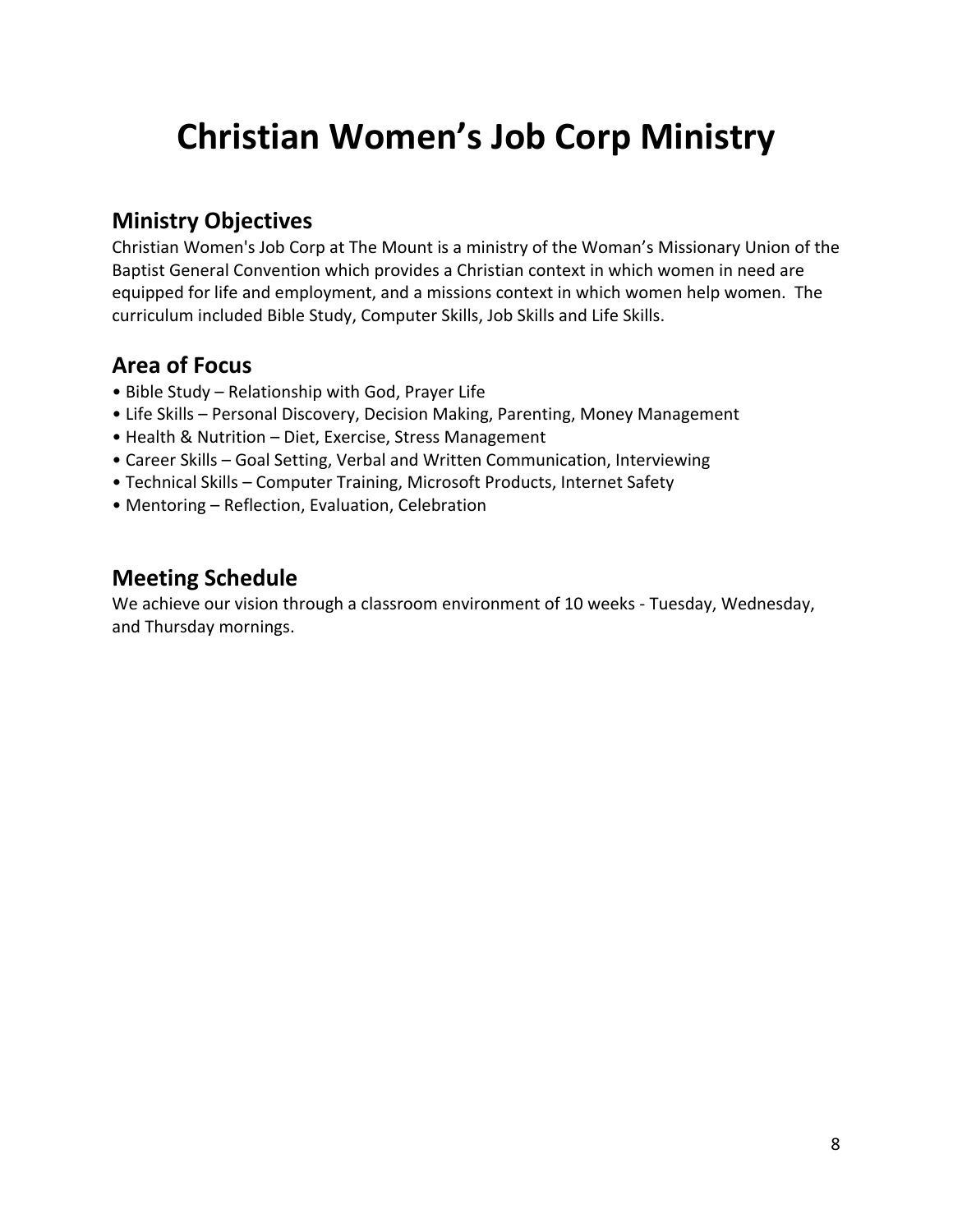# **Church School Ministry**

### **Ministry Objectives**

The Church School Ministry, as a part of the Family Advancement Ministry, desires for all individuals to grow in their relationship with God through studying the Bible with others. *"Study to shew thyself approved unto God, a workman that needeth not to be ashamed, rightly dividing the word of truth." II Timothy 2:15.*

#### **Area of Focus**

#### • **Commitment to Spiritual Development**

Teachers are encouraged to attend Bible Study in addition to Worship Services. Teachers are to be familiar with the plan of salvation and the Doctrinal Statement of the church.

#### • **Ministry to Membership**

The Church School Ministry will provide age appropriate groups, toddlers through adults, to facilitate study and discussion of practical bible lessons. The Church School Ministry will provide curriculum for special studies as designed through the Family Advancement Ministry. The membership will be encouraged to attend Church School regularly.

#### • **Evangelism & Equipping**

The Church School Ministry will reach the lost through a systematic study of God's Word utilizing the International Sunday School Lesson and provide a basis of spiritual growth based on God's Word.

# **Meeting Schedule**

Church School is held each Sunday Morning 9:15 am - 9:30 am Devotion 9:30 am – 10:30 am Class Session 10:30 am– 10:45 am General Assembly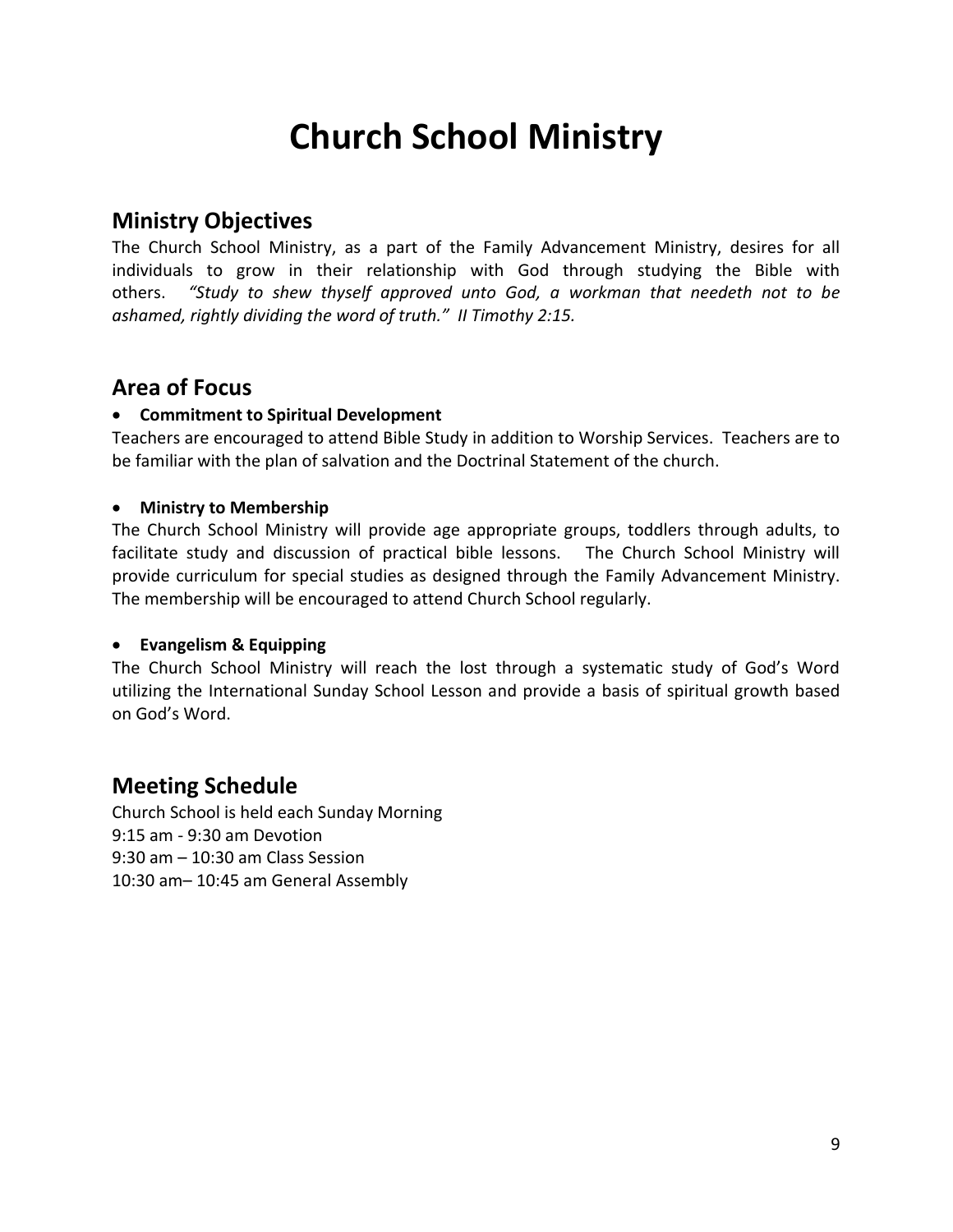# **Deacons Ministry**

### **Ministry Objectives**

The Deacon's Ministry endeavors to fulfill the qualifications of its office as defined in Acts 6:3-8 and in I Timothy 3:8-13. The ministry objective is to faithfully assist the Pastor in carrying out the spiritual and business responsibilities to the church. *"Blessed is that servant, whom his lord when he cometh shall find so doing." Matthew 24:46*

#### **Area of Focus**

#### • **Commitment to Spiritual Development**

Deacons are encouraged to attend Church School and Bible Study in addition to Worship Services. Deacons are to be familiar with the plan of salvation.

#### • **Ministry to Membership**

The Deacon's Ministry will accomplish the Membership Reclamation Ministry and will coordinate membership contact and updates with other ministries to assist.Deacons provide for the general welfare of the congregation through benevolence, referrals for services, and bus ministry. The Deacons Ministry will exhort the membership through Stewardship emphasis.

#### • **Support to the Pastor**

The Deacon's Ministry assists the Pastor in carrying out the two ordinances of the church, baptism and the Lord's Supper.

# **Meeting Schedule**

The Deacon's Ministry meets monthly on the  $1<sup>st</sup>$  Sunday of the month at 5:00pm.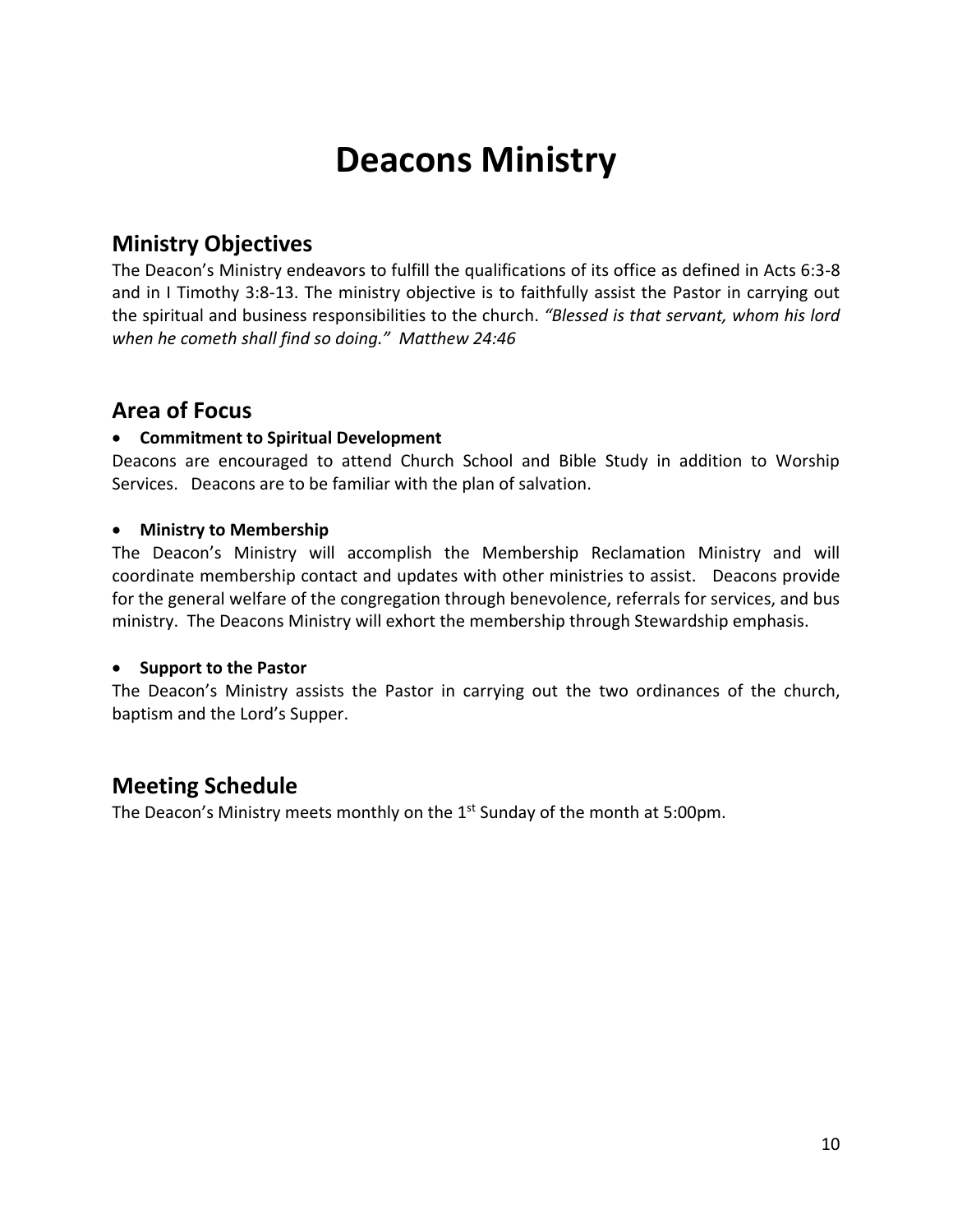# **Deaconess Ministry**

# **Ministry Objectives**

The Deaconess Ministry's objective is to assist the Pastor in carrying out the two ordinances of the church, Baptism and Lord's Supper, and to provide support for the membership. The aim is to demonstrate God's love in humbleness and meekness and to be concerned about the comfort and needs of the membership. *"Well reported of for good works; if she have brought up children, if she have lodged strangers, if she have washed the saint's feet, if she have relieved the afflicted, if she have diligently followed every good work." I Timothy 5:10*

### **Area of Focus**

#### • **Commitment to Spiritual Development**

Deaconess members are encouraged to attend Church School and Bible Study in addition to Worship Services. Deaconess members are to be familiar with the plan of salvation.

#### • **Ministry to Membership**

As part of the Service Ministry, Deaconess members provide support for bereaved families, food service for funerals, and condolence visits for sick and shut-in.

#### • **Support to the Pastor**

Deaconess members prepare the Lord's Supper every  $1<sup>st</sup>$  Sunday and prepare candidates for Baptism when scheduled.

# **Meeting Schedule**

The Deaconess Ministry meets every 1<sup>st</sup> Sunday at 5:00pm.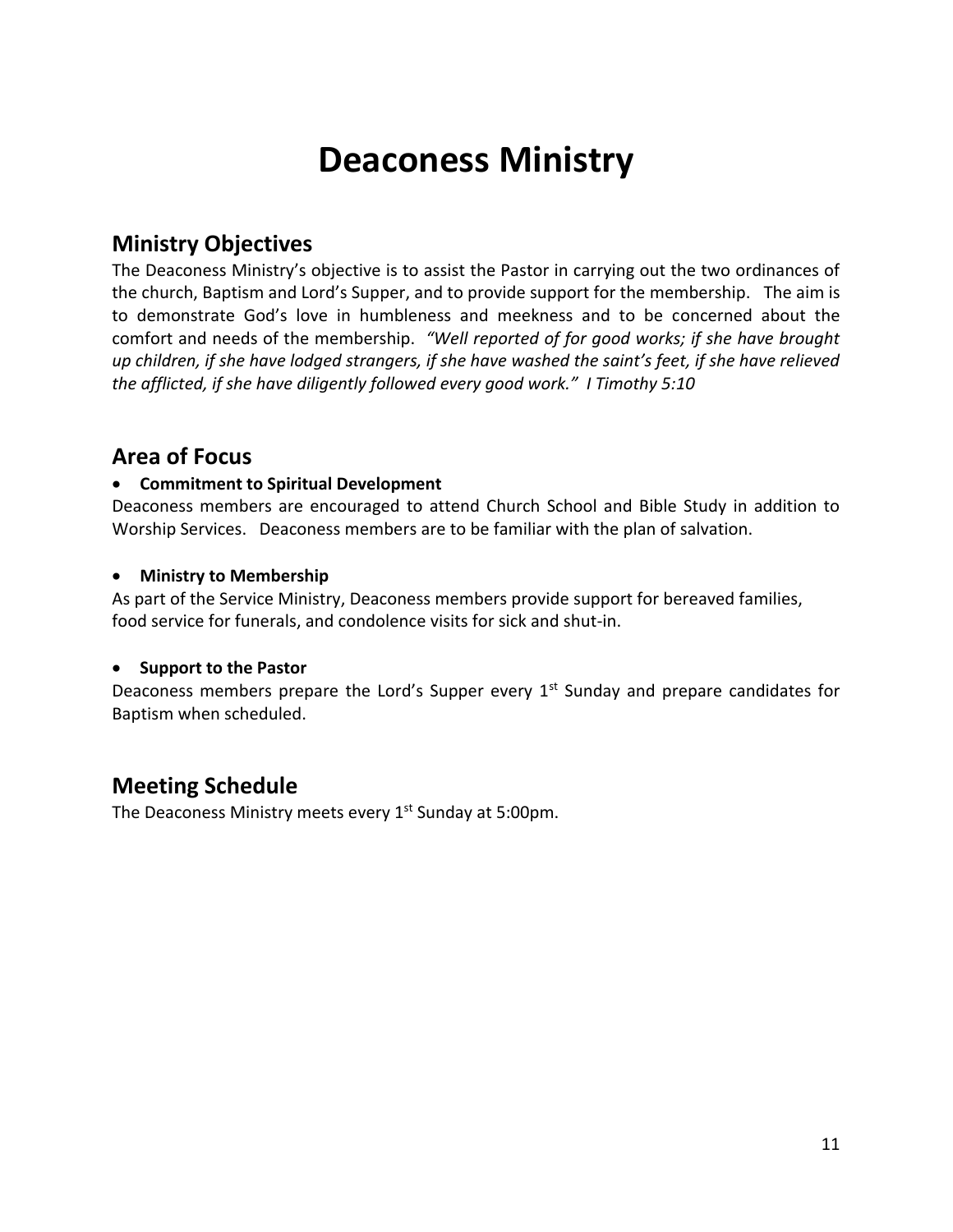# **Health & Wellness Ministry**

### **Ministry Objectives**

The Health and Wellness Ministry serves as a resource to the membership for assistance with illness or injury and provides information on nutrition and healthy lifestyle. This ministry provides tools to live a spiritually, emotionally, and physically well-balanced life. *"Beloved, I wish above all things that thou mayest prosper and [be in health](http://www.bibleontheweb.com/bible/KJV/3%20John), even as thy soul prospereth." 3 John 1:2.* 

### **Area of Focus**

#### • **Education and Prevention**

The Health and Wellness Ministry focuses on education and prevention by sponsoring wellness seminars and providing healthful tips. Emphasis is placed on healthy food choices, physical exercise, and regular medical check-ups.

#### • **Ministry to Membership and Community**

Health Fairs and training resources are open to the membership and the community. The focus is for church members and community members to live healthier lives.

# **Meeting Schedule**

Meeting are held on the 3<sup>rd</sup> Sunday of the quarter, February, May, August, November.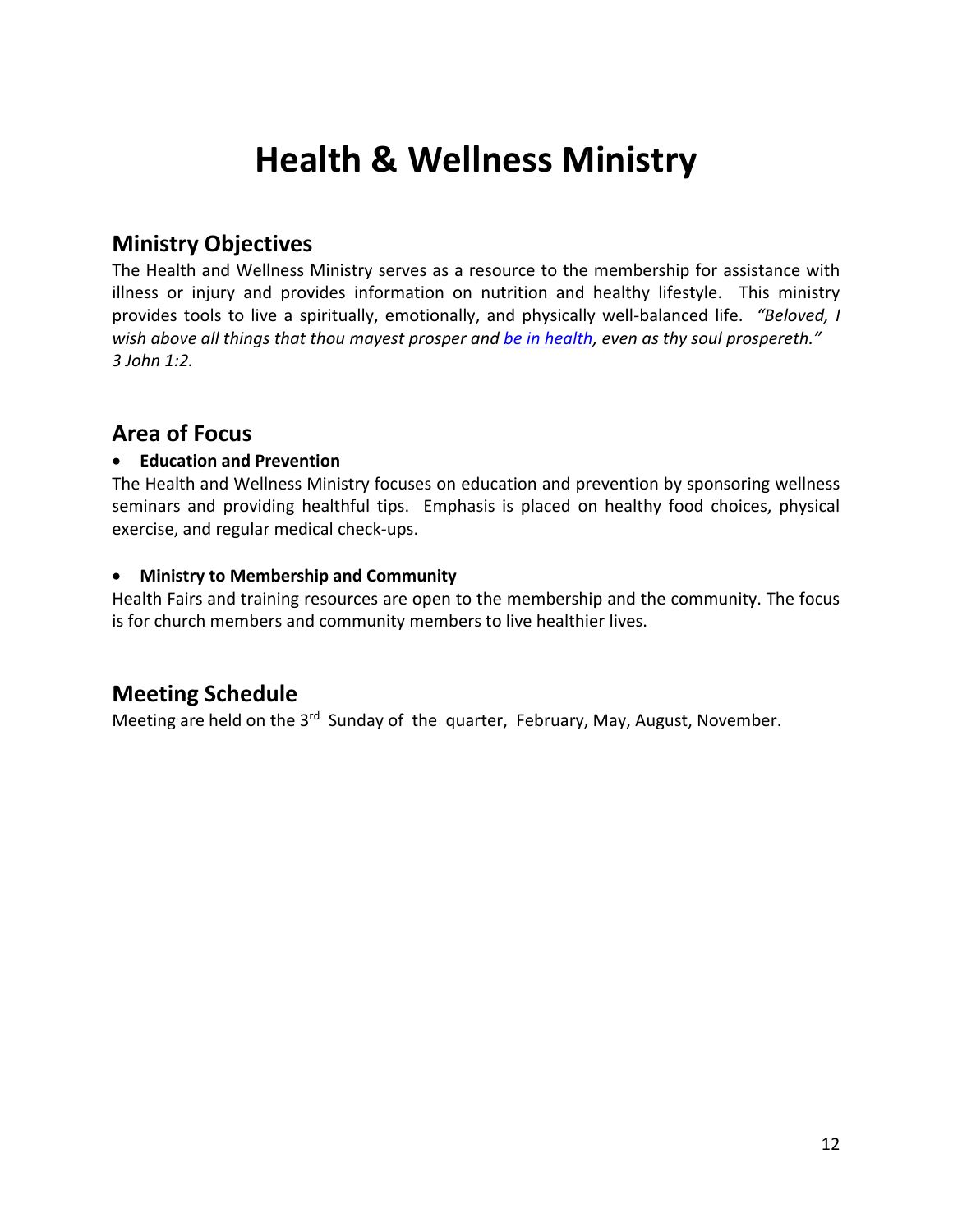# **Media & Communications Ministry**

### **Ministry Objectives**

The Media and Communications (MAC) Ministry utilizes media resources to enhance the overall program of the church and to facilitate membership and community communication. This ministry coordinates the website, social media, advertising, graphics/design, brand management, marketing and communications, printing and technical support in the areas of audio/video, lighting and photography for the church.

### **Area of Focus**

#### • **Supporting the Gospel Message**

The worship services and special events of the church are shared through online media and printed media. Providing this service shares the evangelistic message with the lost. Contact information is updated and messages received are reviewed for follow up as warranted.

#### • **Supporting the Membership**

Members stay connected to worship services and special events through online media. Information regarding all events is supplied. Media and Communication resources needed to support all ministries are provided to ensure a consistent view of The Mount.

# **Meeting Schedule**

Meetings of the MAC Ministry are called and members are notified.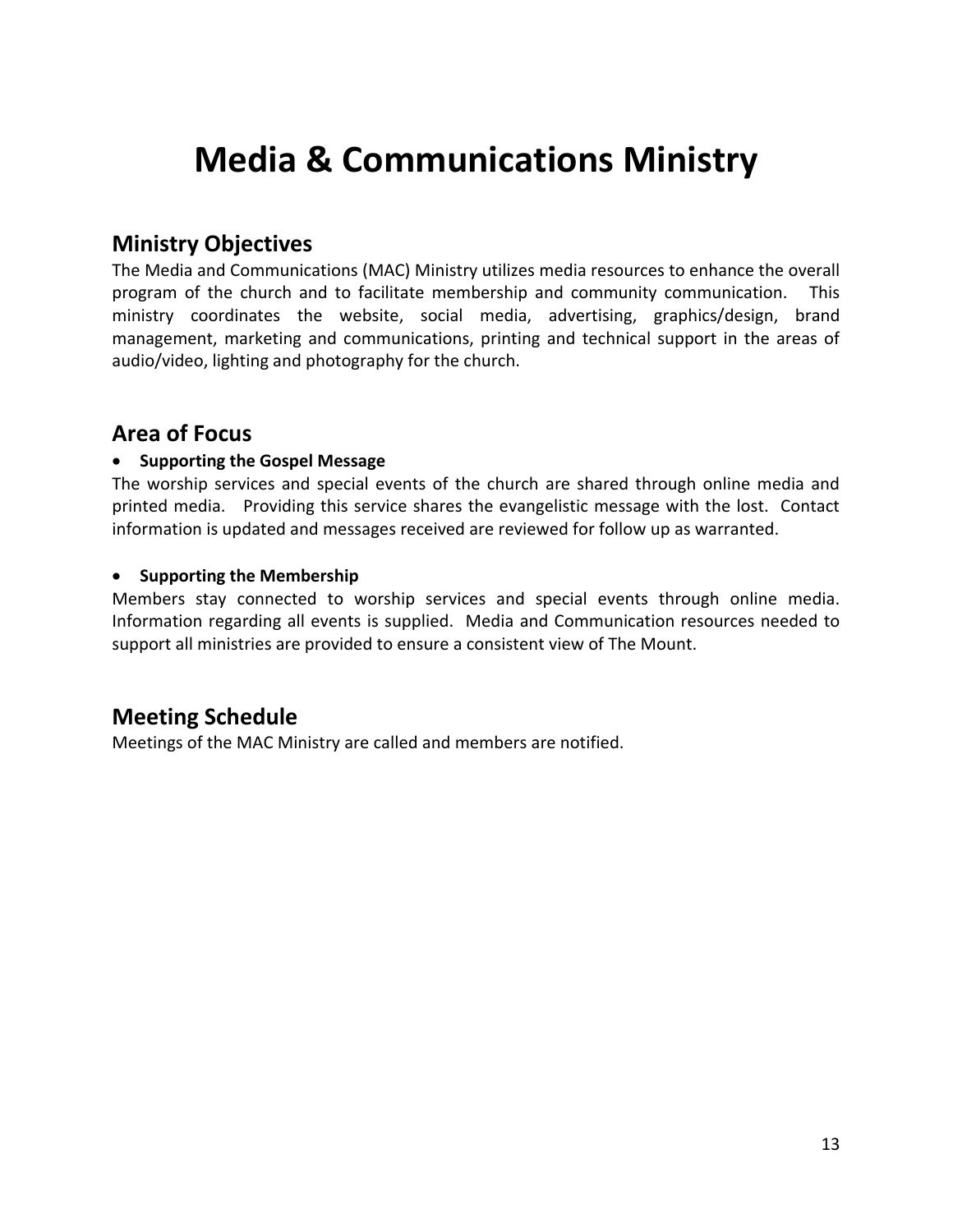# **Men's Ministry & Brotherhood**

### **Ministry Objectives**

The Men's/Brotherhood Ministry, as a part of the Mission/Outreach Ministry, exists to help the young adult men and adult men fulfill the Great Commission and to foster Christian growth among the brethren enabling them to be all that God wants them to be in every aspect of their lives. *"Behold, how good and how pleasant it is for brethren to dwell together in unity!"* Psalm 133:1

### **Area of Focus**

#### • **Spiritual Development**

The Men's/Brotherhood Ministry will provide studies and training needed for mission and outreach ministry. Men are encouraged to attend Bible Study in addition to Worship Services.

#### • **Ministry to Membership**

The Men's/Brotherhood Ministry will coordinate membership contact and updates with other ministries to accomplish the membership reclamation process and assist with the Bus Ministry.

#### • **Outreach/Mission Activities**

Community Service events will be scheduled as a means for outreach and evangelism, winning others to Christ, also including nursing home ministry. Members participating are to be familiar with the plan of salvation and the Doctrinal Statement of the church.

# **Meeting Schedule**

The Men's/Brotherhood Ministry meets every 5<sup>th</sup> Sunday.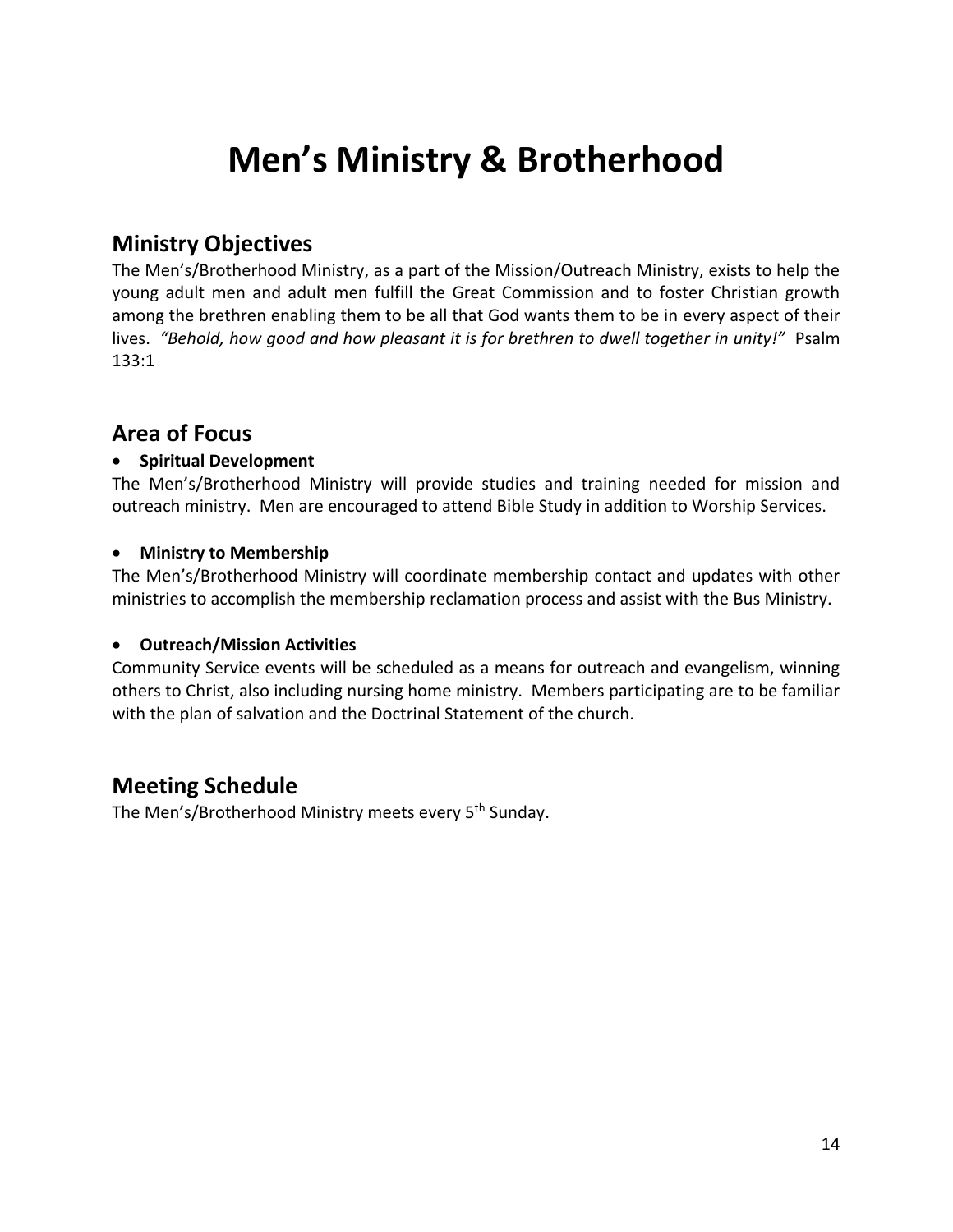# **Mother's Ministry**

### **Ministry Objectives**

The Mother's Ministry provides a mature Christian perspective and provides spiritual guidance and counseling. Mothers pray daily for the spread of the Gospel, the salvation of sinners, the unity of the church, the work of the church, and the leadership of the pastor. *"The aged women likewise, that they be in behaviour as becometh holiness, not false accusers, not given to much wine, teachers of good things; That they may teach the young women to be sober, to love their husbands, to love their children," Titus 2:3-4*

#### **Area of Focus**

#### • **Commitment to Spiritual Development**

The Mother's Ministry members are encouraged to attend Church School and Bible Study in addition to Worship Services. Mothers members are to be familiar with the plan of salvation.

#### • **Ministry to Membership**

As part of the Service Ministry, Mother's Ministry members teach converts and young Christians the way of Christ, both by precept and example. Words of Wisdom are shared each 5<sup>th</sup> Sunday.

The admonition is given to maintain the three laws given by Christ to be exercised in the Church.

- 1. The law of love John 13:34
- 2. The law of confession Matt 5:23-24
- 3. The law of forgiveness Luke 17:3-4

#### • **Support to the Pastor**

The Mother's Ministry engages in prayer daily for the spread of the Gospel, the salvation of sinners, the unity of the church, the work of the church, and the leadership of the pastor.

#### **Meeting Schedule**

The Mother's Ministry meets each 2<sup>nd</sup> Sunday at 10:30 AM.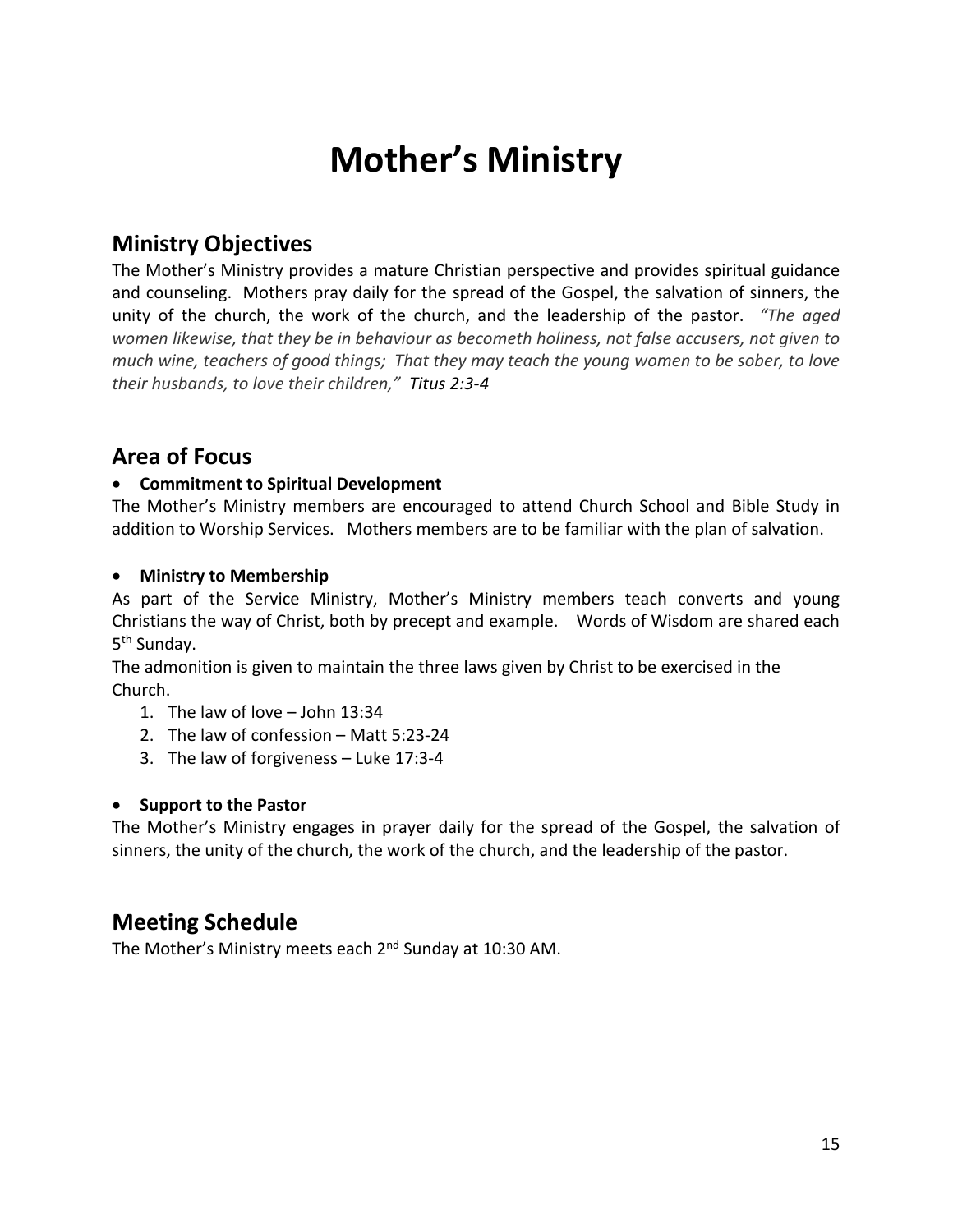# **Music & Performing Arts Ministry**

### **Ministry Objectives**

The Music Ministry provides an on-going program of worship and training for participants and musicians to worship God through song, drama and praise dance. Opportunities of service are provide at every age level. "*Let every thing that hath breath praise the Lord. Praise ye the Lord." Psalm 150:6*

The following service opportunities are available.

- Sanctuary Choir
- Inspirational Choir
- Men's Chorus
- Youth Choir
- Children's Choir
- Drama Ministry
- Praise Dance Ministry

### **Area of Focus**

#### • **Spiritual Development**

Ministry members are encouraged to attend Bible Study in addition to Worship Services. **Expressions of service should be done with conviction.** *"Let the redeemed of the LORD say so." Psalm 107:2a*

#### • **Praise and Adoration**

The Music and Performing Arts Ministry strives to ensure all expressions of service are biblebased and spiritually sound.

#### • **Engaging the Congregation**

Our ministry is widespread; therefore we endeavor to meet the needs of the entire congregation. Our service will be focused on uplifting the membership with expressions of assurance and victory. We encourage congregation participation as we witness.

#### **Meeting Schedule**

All choirs meet on the Wednesdays at 6:00pm prior to the Sunday of service. Other performance groups meet as performances are scheduled.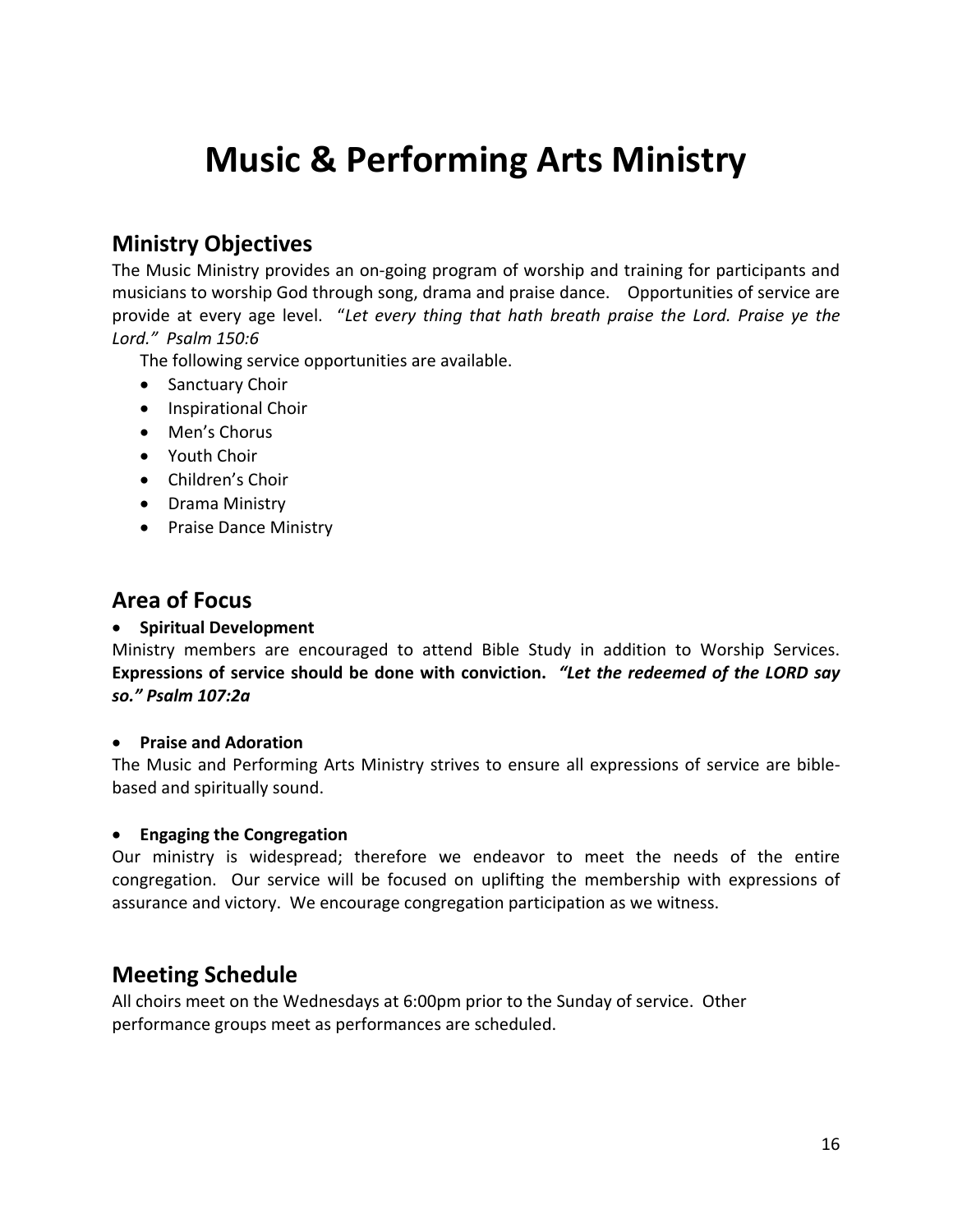# **Women's Fellowship Ministry**

### **Ministry Objectives**

The Women's Fellowship Ministry, as a part of the overall Mission/Outreach Ministry, exists to help the young adult women and adult women fulfill the Great Commission and to grow as Godly women. In addition to evangelism, the women are engaged in community outreach, nursing home ministry, and membership contact. *"Put on therefore, as the elect of God, holy and beloved, bowels of mercies, kindness, humbleness of mind, meekness, longsuffering;" Colossians 3:12.*

### **Area of Focus**

#### • **Spiritual Development**

The Women's Fellowship Ministry will provide studies and training needed for mission and outreach ministry. Women are encouraged to attend Bible Study in addition to Worship Services. The role of women in the bible, as well as the role of women in the home, church, and community as leaders is emphasized.

#### • **Ministry to Membership**

The Women's Fellowship will coordinate membership contact and updates with other ministries to accomplish the membership reclamation process.

#### • **Outreach/Mission Activities**

Community Service events will be scheduled as a means for outreach and evangelism, winning others to Christ. Members participating are to be familiar with the plan of salvation and the Doctrinal Statement of the church.

# **Meeting Schedule**

The Women's Fellowship Ministry meets the Wednesday before the 4<sup>th</sup> Sunday at 6:00pm.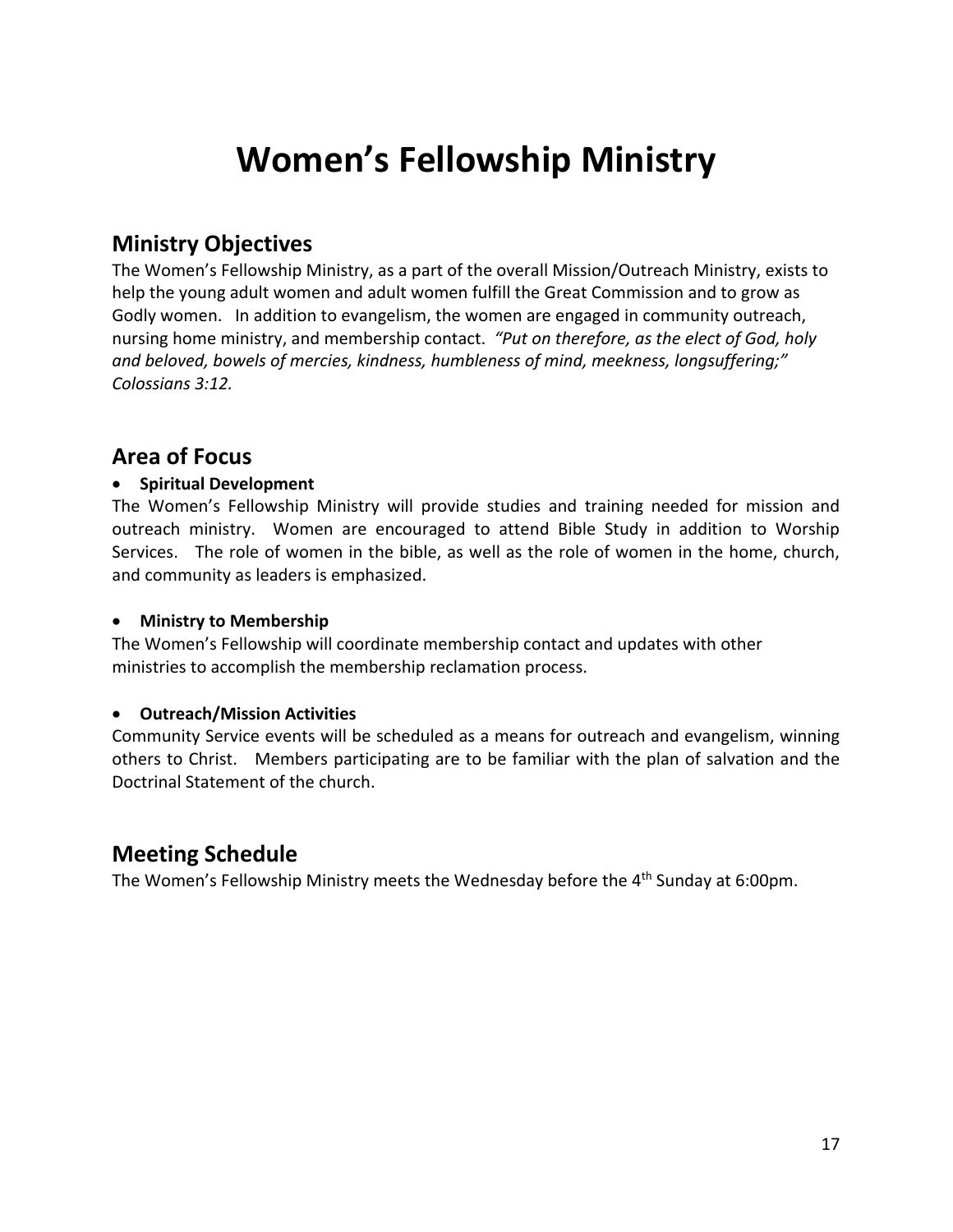# **Ushers Ministry**

# **Ministry Objectives**

The Ushers Ministry serves as the welcoming arm of the church, greeting both members and visitors in an effort to make everyone feel comfortable and welcomed. Hospitality and maintaining the order of worship are the aim of this ministry. Spirit-led ushers will be able to touch lives through displaying a loving and courteous attitude. *"For a day in thy courts is better than a thousand. I had rather be a doorkeeper in the house of my God, than to dwell in the tents of wickedness." Psalm 84:10.*

#### **Area of Focus**

#### • **Commitment to Spiritual Development**

Ushers are encouraged to attend Church School and Bible Study in addition to Worship Services.

Ushers are to be familiar with the plan of salvation. Adult Ushers serve on the  $1^{st}$ ,  $3^{rd}$ , and  $5^{th}$ Sundays. Youth Ushers, ages  $5 - 18$ , serve on the 2<sup>nd</sup> and 4<sup>th</sup> Sundays.

#### • **Ministry to Membership**

Ushers are to assist members with seating and materials as needed during worship services and to ensure an atmosphere conducive for worship is maintained.

#### • **Ministry to Visitors**

The Ushers Ministry will maintain an up to date Welcome Package for visitors and assist with any information needed regarding the church. Visitors expressing a need for spiritual guidance will be directed to the ministerial staff.

# **Meeting Schedule**

Meetings are held on the 2nd and 4th Sunday after Church School and on Wednesday's from 6pm-7pm as needed.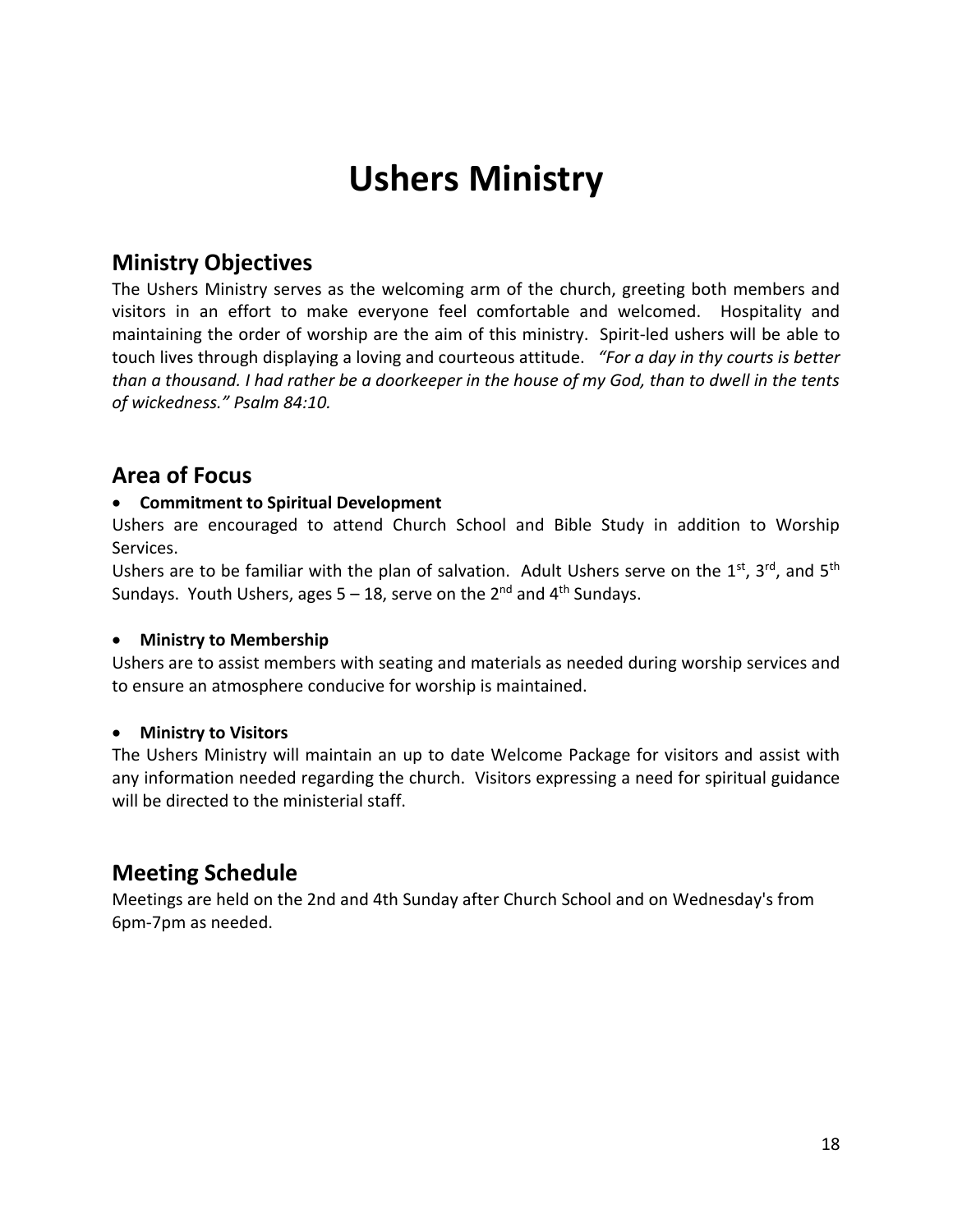# **Vacation Bible School Ministry**

### **Ministry Objectives**

The Vacation Bible School Ministry, as a part of the Family Advancement Ministry, has as its primary goal to lead students to know and respond to Jesus Christ as led by the Holy Spirit through fun-filled spiritual adventure and provide concentrated Bible study and areal-life application.

### **Area of Focus**

#### • **Commitment to Spiritual Development**

Teachers are to be familiar with the Vacation Bible School theme for the session and be creative in its presentation. Teachers are to be familiar with the plan of salvation and the Doctrinal Statement of the church.

#### • **Ministry to Membership and the Community**

Community outreach is a major tool in promoting this event. Parents and organizations seek a safe, wholesome environment for children in the summer. The Vacation Bible School Ministry is an opportunity to share the gospel in settings with age appropriate groups, toddlers through adults, to facilitate study and discussion of practical bible lessons. Additionally, this program provides crafts, music, snacks, and recreation for students from various households.

#### • **Evangelism & Equipping**

The Vacation Bible School Ministry will reach the lost through a presentation of God's Word utilizing the Standard Baptist General Convention Lifeway lessons and provide an excitement for spiritual growth based on God's Word.

#### **Meeting Schedule**

Annually in June for 1 week. Date to be communicated at the beginning of each year.